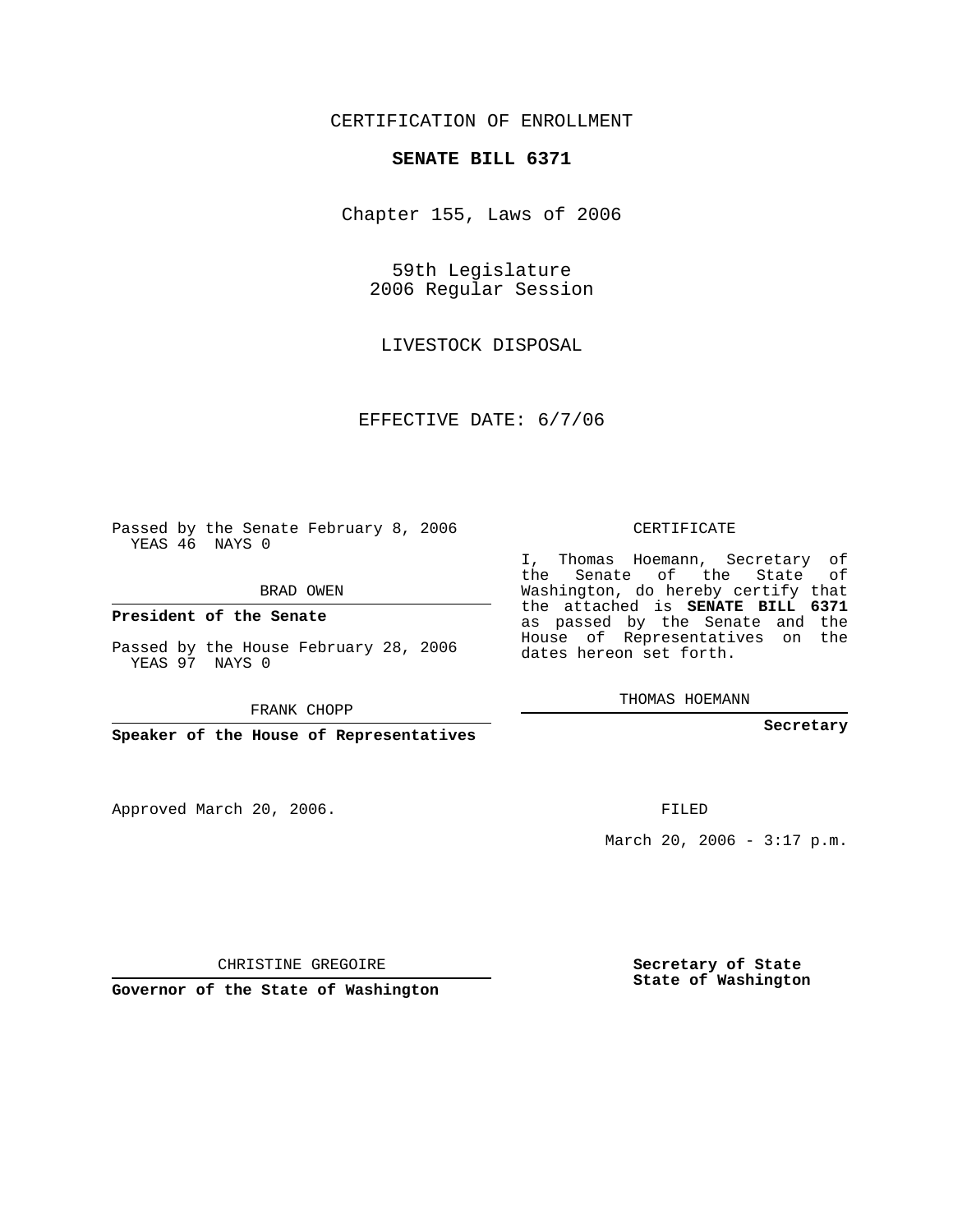## **SENATE BILL 6371** \_\_\_\_\_\_\_\_\_\_\_\_\_\_\_\_\_\_\_\_\_\_\_\_\_\_\_\_\_\_\_\_\_\_\_\_\_\_\_\_\_\_\_\_\_

\_\_\_\_\_\_\_\_\_\_\_\_\_\_\_\_\_\_\_\_\_\_\_\_\_\_\_\_\_\_\_\_\_\_\_\_\_\_\_\_\_\_\_\_\_

Passed Legislature - 2006 Regular Session

## **State of Washington 59th Legislature 2006 Regular Session**

**By** Senators Rasmussen, Schoesler, Shin, Jacobsen and Sheldon; by request of Department of Agriculture

Read first time 01/11/2006. Referred to Committee on Agriculture & Rural Economic Development.

 1 AN ACT Relating to dead animal disposal; amending RCW 16.68.020; 2 adding a new section to chapter 16.36 RCW; and recodifying RCW 3 16.68.020.

4 BE IT ENACTED BY THE LEGISLATURE OF THE STATE OF WASHINGTON:

 5 **Sec. 1.** RCW 16.68.020 and 1949 c 100 s 2 are each amended to read 6 as follows:

 7 Every person owning or having in charge any ((animal)) livestock 8 that has died ((or been killed on account)) because of disease shall 9 ((immediately bury)) dispose of the carcass ((thereof to such a depth 10 that no part of the carcass shall be nearer than three feet from the 11 surface of the ground)) within a time frame and in a manner prescribed 12 in rule by the director, which may include, but is not limited to, 13 burial, composting, incinerating, landfilling, natural decomposition, 14 or rendering. Any ((animal)) livestock found dead ((shall be)) from an 15 unknown cause is presumed to have died ((from and on account)) because 16 of disease.